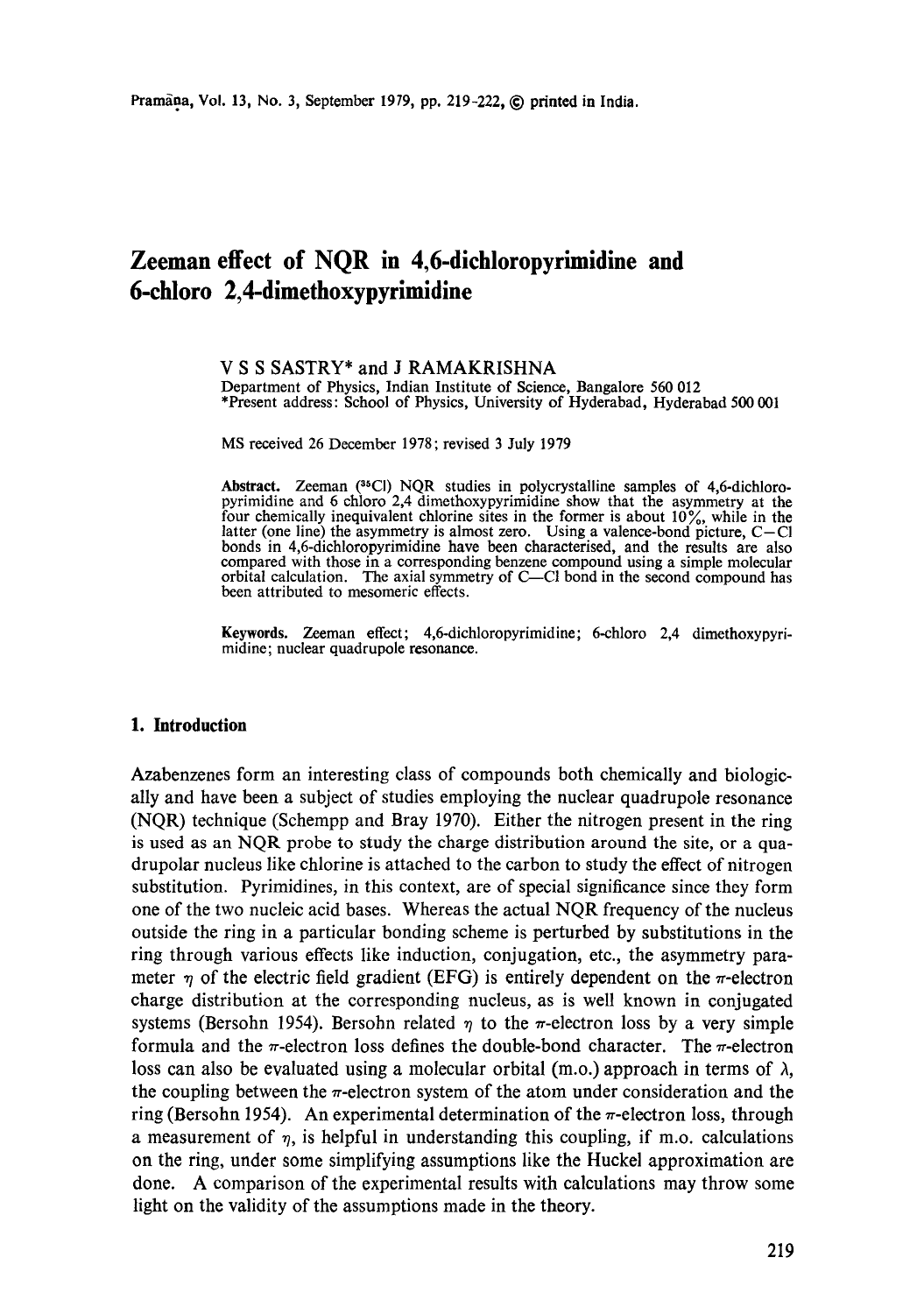In this paper the results of Zeeman NQR experiments for <sup>35</sup>Cl in polycrystalline samples of 4,6-dichloropyrimidine and 6-chloro 2,4-dimethoxypyrimidine at room temperature are reported. The <sup>35</sup>Cl NOR frequencies for these compounds are known (Bray 1958). In 4,6-dichloropyrimidine four lines have been observed while 6-chloro 2,4-methoxypyrimidine gave only one line (all at room temperature). Unfortunately, due to the symmetry of the molecule, and in the absence of crystal structure data, it was not possible to assign the frequencies to the different chlorines in 4,6 diehloropyrimidine.

# **2. Experimental details**

These pyrimidines were obtained from Sigma Chemicals, USA and were better than 99% pure. The signals were visible on the oscilloscope at  $77^\circ$ K while they could be comfortably recorded at room temperatures with a signal-to-noise (S/N) ratio varying from 40 to 70. The samples are expected to be stored below 5°C and one is advised not to subject these substances to repeated heating and cooling cycles. Thus, attempts were made at growing single crystals only by evaporation technique which yielded needle-like structures. These are not suitable for single crystal study and only powder sample could be used.

A self-quenched super-regenerative oscillator was used to detect the signals. A home-made solid state lock-in-amplifier and a Honeywell stripchart recorder were used to record the signals. The frequency sweep was achieved by an HC7001 varicap diode which was frequency-calibrated in terms of the applied voltage. The chart paper in turn was calibrated in terms of the voltage on the varicap diode. The time constant used was about 10 sec and the sweep rate was 1 kHz/min. The external static magnetic field was obtained using a Helmholtz coil system. It was fed by a stabilised solid state d.c. power supply. The magnetic field was calibrated with a BELL 620 Gaussmeter and the field was found to vary linearly at a rate of 42.6 G/amp.

# **3. Results and discussion**

In the case of spin  $3/2$  systems, the value of  $\eta$  can be measured by the application of a small Zeeman perturbation on single crystals, and such a study yields the value of  $\eta$ , as well as the orientation of the EFG axes with respect to the crystal axes. There are, however, some difficulties in such a measurement, the major one being the size of the single crystal required. Morino and Toyama (1961) suggested a method wherein  $\eta$ can be estimated by studying polycrystalline samples.

In the case of 4,6-dichloropyrimidine all the four lines are of almost equal intensity with a recorded S/N ratio of about 50. Although the four lines were somewhat closely spaced, no serious problems were encountered and it was possible to avoid interference between unperturbed lines by suitably adjusting the quench frequency. In the presence of higher magnetic fields, however, some interference could not be avoided, but the measurements could be made without much difficulty after proper identification of the signal. In the case of 6-chloro 2,4-dimethoxypyrimidine the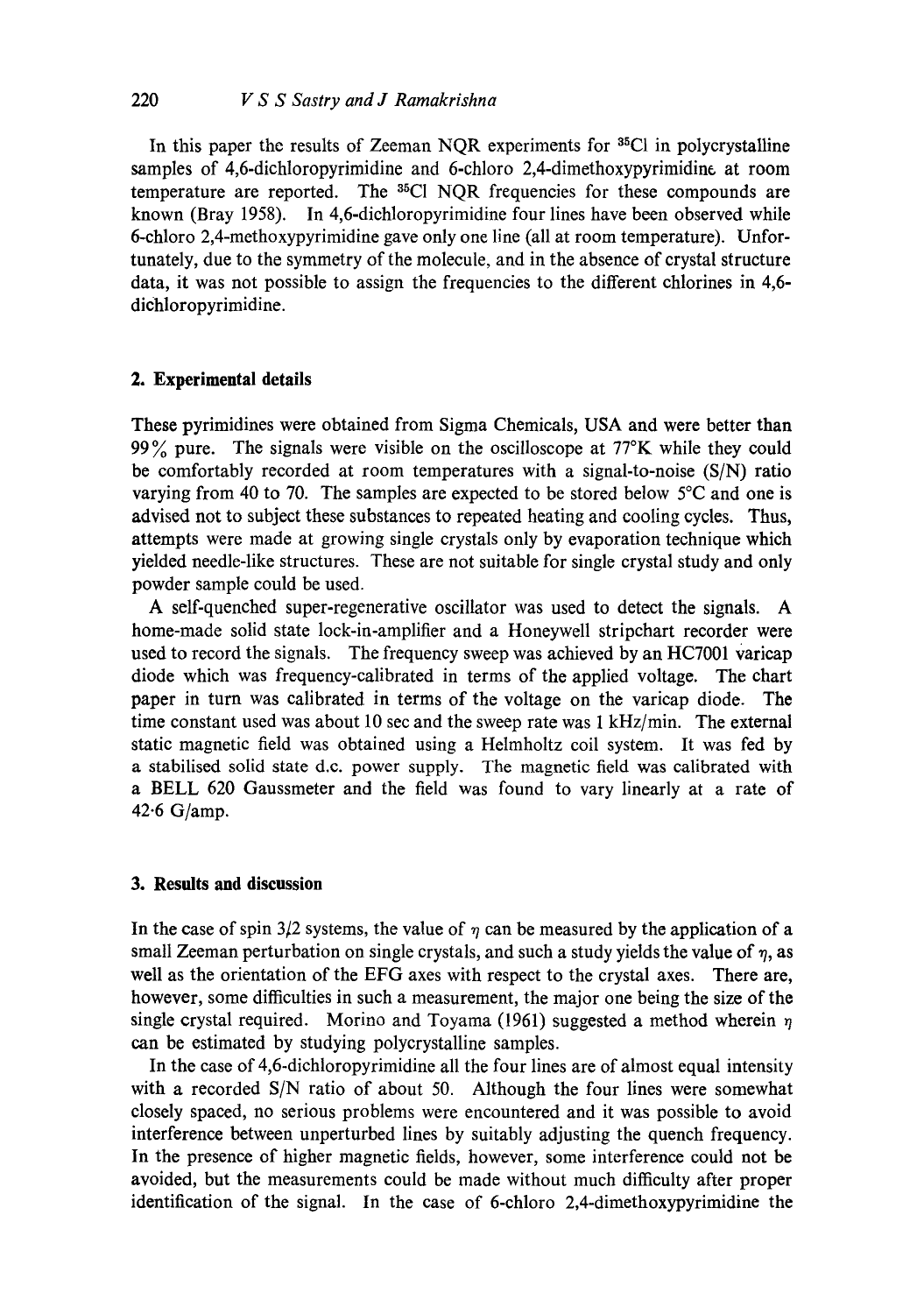unperturbed line is quite intense  $(S/N \sim 50)$ . On the application of the magnetic field, the spectrum showed only two humps, one on either side of the unperturbed line, without any kinks between them. This corresponds to a line shape function consisting of only 'shoulders' and no 'divergences' and is characteristic of very low  $\eta(\sim 0)$ . This feature persisted with the increase of the magnetic field, the only difference being that the two humps moved apart, separated by  $4 \nu_{H}$ , and there was a decrease in their intensity. The experiment was carried out till a field value of 40 G, and it was concluded that the value of  $\eta$  in this compound should be very close to zero.

The results show that the values of  $\eta$  for the four lines of 4,6-dichloropyrimidine are almost the same and of the order of  $10\%$ . Thus, the double bond character being the same, the presence of different frequencies can be attributed mainly to solid state effects (intermolecular interactions).

Bersohn's (1954) calculation of  $\eta$  assuming a hole with charge  $\rho$  corresponding to the  $\pi$ -electron loss shows that  $(I = 3/2)$ 

$$
\eta = \frac{3}{4} \left( e^2 \ Q \ q_0 | \nu_0 \right) \rho \tag{1}
$$

which for chlorine is given by

$$
\eta = \frac{3}{4} (109.74/\nu_0) \rho,
$$

Here  $v_0$  is the experimentally determined NQR frequency (extrapolated to  $0^\circ K$ ). The value of  $\rho$  is a direct measure of the double bond character, provided the assumption that one of the lone pairs of chlorine is not participating in the bonding, is valid. The values of  $\rho$  for the four inequivalent sites are given in table 1.

The  $\pi$ -electron loss  $\rho$ , can also be expressed in terms of the coupling between the chlorine and the ring  $\pi$ -electron system, using a simple m.o. picture of the conjugate system. It is assumed that the resonance integral between C and C1 can be expressed as a constant ( $\lambda$ ) times the Coulomb integral on C and, for weak coupling,  $\lambda$  is expected to be small. Calculation of the  $\pi$ -electron losses expected in the pyrimidine molecule for chlorine substitutions at the sites 2, 4, and 6 shows

$$
\rho_2 = 0.490 \lambda^2
$$
;  $\rho_4 = 0.505 \lambda^2$ ; and  $\rho_6 = 0.505 \lambda^2$ . (2)

The two assumptions implicit in this calculation are that the Coulomb integral of nitrogen is  $\beta/2$  (Coulson 1969), where  $\beta$  is the C-C resonance integral, and the carbonnitrogen resonance integral is equal to the carbon-carbon resonance integral. It is

| Line | Frequency<br>(MHz) | η               | $\pi$ -electron loss<br>$\binom{6}{6}$ (in units of<br>electron charge) | Relative importance of<br>resonant structures |          |                     |
|------|--------------------|-----------------|-------------------------------------------------------------------------|-----------------------------------------------|----------|---------------------|
|      |                    |                 |                                                                         | C-Cl                                          |          | $C^+Cl^ C^- = Cl^+$ |
|      | $34 - 738$         | $0.09 + 0.01$   | 3.9                                                                     | $78 - 0$                                      | 18.9     | $3 - 1$             |
| п    | 34.600             | $0.09 + 0.01$   | 3.9                                                                     | $78 - 0$                                      | $18-9$   | 3-1                 |
| ш    | 34.525             | $0.11 \pm 0.01$ | 4.7                                                                     | $77 - 1$                                      | $19 - 1$ | 3.8                 |
| īV   | 34.347             | $0.09 + 0.01$   | 3.9                                                                     | 77.3                                          | 19.6     | $3 - 1$             |

Table 1. Characterisation of C-CI bond in 4,6-dichloropyrimidine